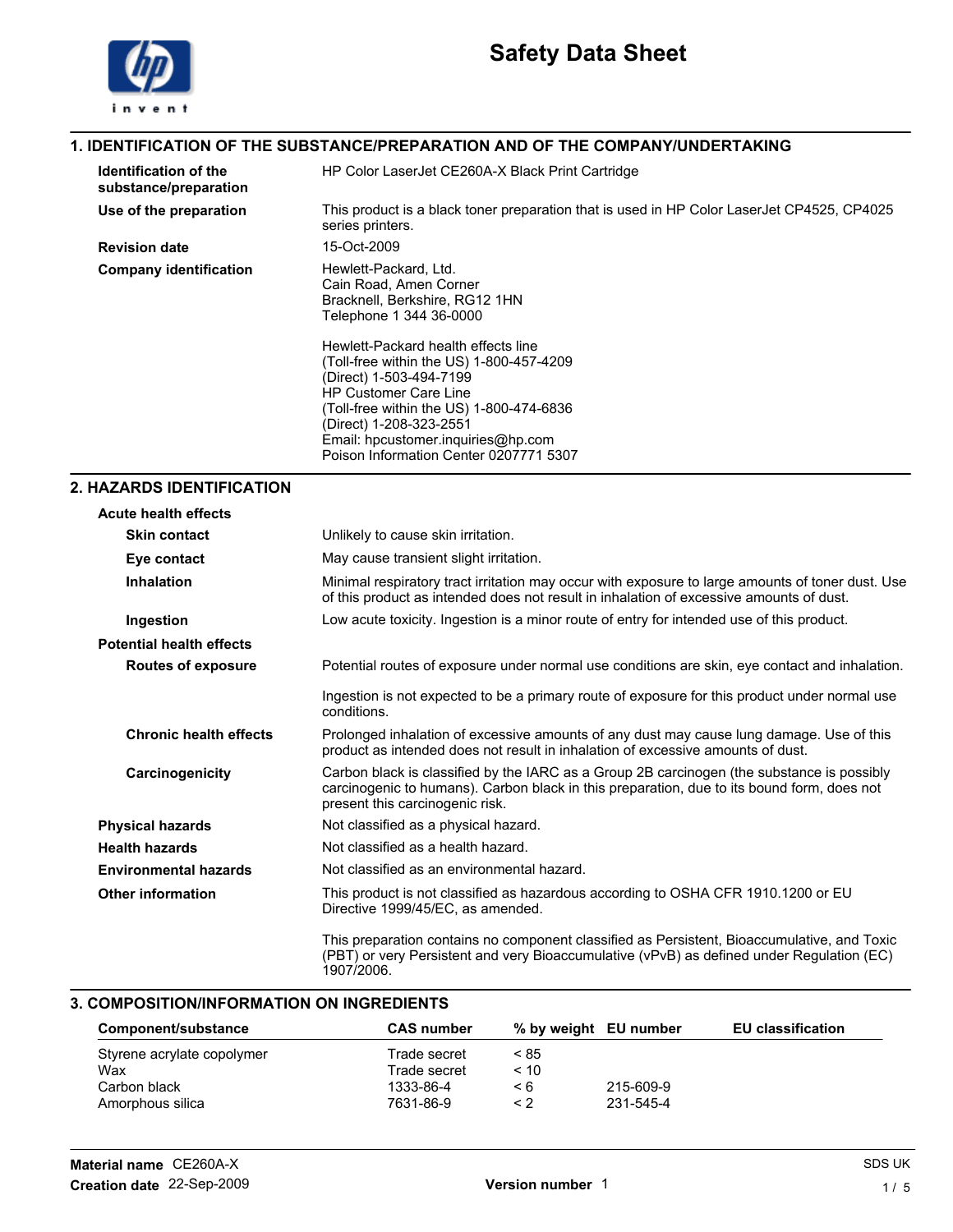

| <b>4. FIRST AID MEASURES</b> |                                                                                                                                                                                                   |
|------------------------------|---------------------------------------------------------------------------------------------------------------------------------------------------------------------------------------------------|
| <b>Inhalation</b>            | Move person to fresh air immediately. If irritation persists, consult a physician.                                                                                                                |
| <b>Skin contact</b>          | Wash affected areas thoroughly with mild soap and water. Get medical attention if irritation<br>develops or persists.                                                                             |
| Eye contact                  | Do not rub eyes. Immediately flush with large amounts of clean, warm water (low pressure) for<br>at least 15 minutes or until particles are removed. If irritation persists, consult a physician. |
| Ingestion                    | Rinse mouth out with water. Drink one to two glasses of water. If symptoms occur, consult a<br>physician.                                                                                         |

#### 5. FIRE-FIGHTING MEASURES

| <b>Flash point and method</b>                                              | Not applicable                                                                                                         |
|----------------------------------------------------------------------------|------------------------------------------------------------------------------------------------------------------------|
| <b>Fire fighting</b><br>equipment/instructions                             | If fire occurs in the printer, treat as an electrical fire.                                                            |
| Suitable extinguishing media                                               | CO <sub>2</sub> , water, or dry chemical                                                                               |
| <b>Extinguishing media which</b><br>must not be used for safety<br>reasons | None known.                                                                                                            |
| Unusual fire & explosion<br>hazards                                        | Like most organic material in powder form, toner can form explosive dust-air mixtures when<br>finely dispersed in air. |
| <b>Hazardous combustion</b><br>products                                    | Carbon monoxide and carbon dioxide.                                                                                    |
| <b>Specific methods</b>                                                    | None established.                                                                                                      |
| 6. ACCIDENTAL RELEASE MEASURES                                             |                                                                                                                        |
| <b>Personal precautions</b>                                                | Minimise dust generation and accumulation.                                                                             |
| <b>Environmental precautions</b>                                           | Do not flush into surface water or sanitary sewer system. See also section 13 Disposal<br>considerations.              |

#### 7. HANDLING AND STORAGE

| <b>Handling</b> | Keep out of the reach of children. Avoid inhalation of dust and contact with skin and eyes. Use<br>with adequate ventilation. Keep away from excessive heat, sparks, and open flames. |
|-----------------|---------------------------------------------------------------------------------------------------------------------------------------------------------------------------------------|
| <b>Storage</b>  | Keep out of the reach of children. Keep tightly closed and dry. Store away from strong<br>oxidizers. Store at room temperature.                                                       |

### 8. EXPOSURE CONTROLS/PERSONAL PROTECTION

| <b>Occupational exposure limits</b> |             |                |  |
|-------------------------------------|-------------|----------------|--|
| <b>Belgium</b>                      |             |                |  |
| <b>Components</b>                   | <b>Type</b> | Value          |  |
| Carbon black (1333-86-4)            | <b>TWA</b>  | $3.6$ mg/m $3$ |  |
| <b>Denmark</b>                      |             |                |  |
| <b>Components</b>                   | <b>Type</b> | Value          |  |
| Carbon black (1333-86-4)            | <b>TLV</b>  | $3.5$ mg/m $3$ |  |
| <b>France</b>                       |             |                |  |
| <b>Components</b>                   | <b>Type</b> | Value          |  |
| Carbon black (1333-86-4)            | <b>VME</b>  | $3.5$ mg/m $3$ |  |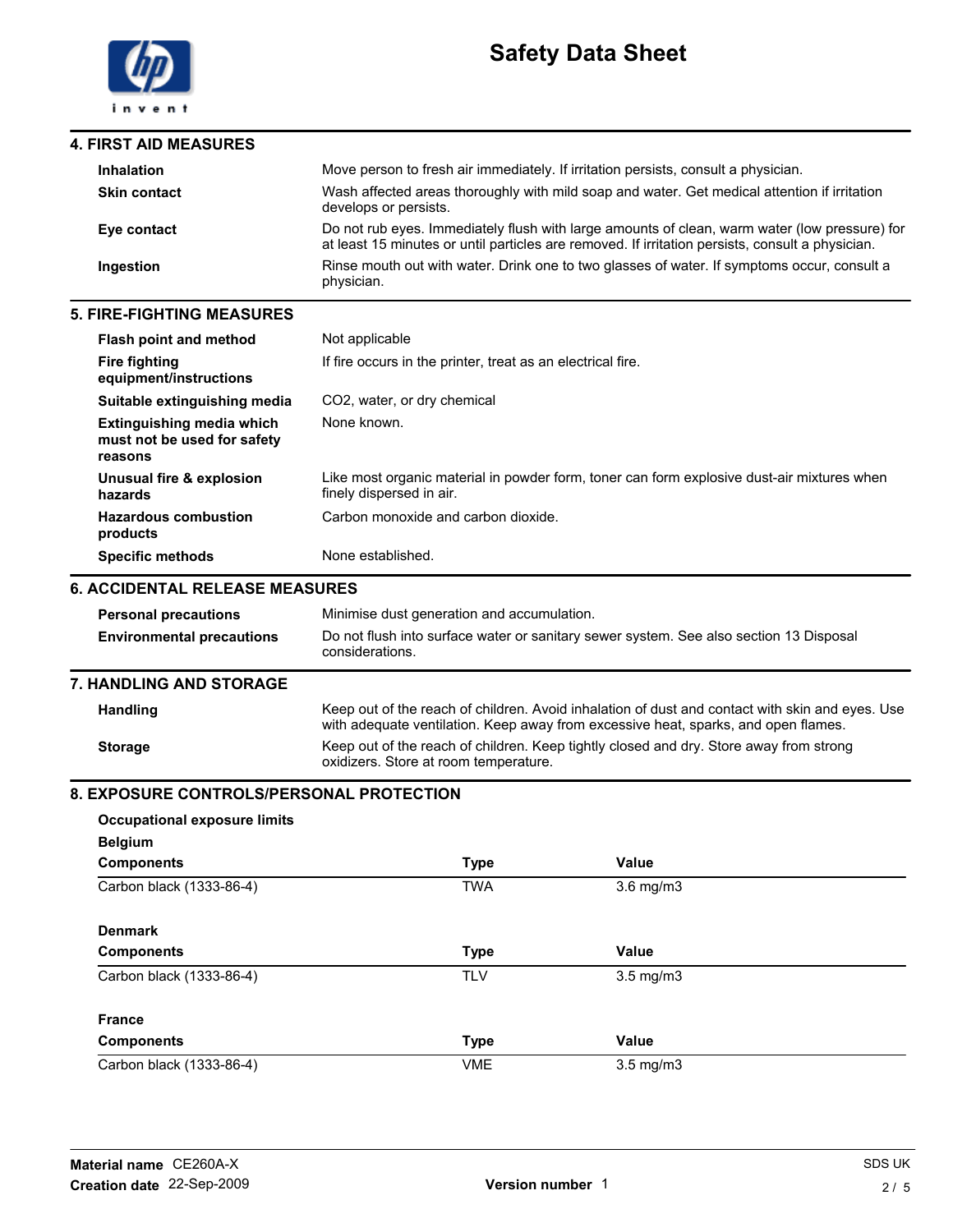## Safety Data Sheet



#### Germany

| ochilaliy                                         |                                                                                                   |                |                     |
|---------------------------------------------------|---------------------------------------------------------------------------------------------------|----------------|---------------------|
| <b>Components</b>                                 | <b>Type</b>                                                                                       | Value          | Form                |
| Amorphous silica (7631-86-9)                      | <b>AGW</b>                                                                                        | $4$ mg/m $3$   | Inhalable fraction. |
| <b>Italy</b>                                      |                                                                                                   |                |                     |
| <b>Components</b>                                 | <b>Type</b>                                                                                       | <b>Value</b>   |                     |
| Carbon black (1333-86-4)                          | <b>TWA</b>                                                                                        | $3.5$ mg/m $3$ |                     |
| <b>Spain</b>                                      |                                                                                                   |                |                     |
| <b>Components</b>                                 | <b>Type</b>                                                                                       | <b>Value</b>   |                     |
| Carbon black (1333-86-4)                          | <b>TWA</b>                                                                                        | $3.5$ mg/m $3$ |                     |
| Additional exposure data                          | USA OSHA (TWA/PEL): 15 mg/m3 (Total Dust), 5 mg/m3 (Respirable Fraction)                          |                |                     |
|                                                   | ACGIH (TWA/TLV): 10 mg/m3 (Inhalable Particulate), 3 mg/m3 (Respirable Particulate)               |                |                     |
|                                                   | Amorphous silica: USA OSHA (TWA/PEL): 20 mppcf 80 (mg/m3)/%SiO2, ACGIH<br>(TWA/TLV): 10 mg/m3     |                |                     |
|                                                   | TRGS 900 (Luftgrenzwert) - 10 mg/m3 (Einatembare partikel), 3 mg/m3 (Alveolengängige<br>fraktion) |                |                     |
|                                                   | UK WEL: 10 mg/m3 (Respirable Dust), 5 mg/m3 (Inhalable Dust)                                      |                |                     |
| Personal protective equipment<br>General          | No personal respiratory protective equipment required under normal conditions of use.             |                |                     |
| <b>9. PHYSICAL AND CHEMICAL PROPERTIES</b>        |                                                                                                   |                |                     |
| <b>Appearance</b>                                 | Fine powder                                                                                       |                |                     |
| <b>Physical state</b>                             | Not available.                                                                                    |                |                     |
| Form                                              | solid                                                                                             |                |                     |
| Color                                             | <b>Black</b>                                                                                      |                |                     |
| Odor                                              | Slight plastic odor                                                                               |                |                     |
| <b>Odour threshold</b>                            | Not available.                                                                                    |                |                     |
| рH                                                | Not applicable                                                                                    |                |                     |
| <b>Boiling point</b>                              | Not applicable                                                                                    |                |                     |
| <b>Flash point</b>                                | Not applicable                                                                                    |                |                     |
| <b>Flammability</b>                               | Not available.                                                                                    |                |                     |
| Flammability limits in air,<br>upper, % by volume | Not available.                                                                                    |                |                     |
| Flammability limits in air,<br>lower, % by volume | Not flammable                                                                                     |                |                     |
| Vapor pressure                                    | Not applicable                                                                                    |                |                     |
| <b>Relative density</b>                           | Not available.                                                                                    |                |                     |
| <b>Solubility (water)</b>                         | Negligible in water. Partially soluble in toluene and xylene.                                     |                |                     |
| <b>Partition coefficient</b><br>(n-octanol/water) | Not available.                                                                                    |                |                     |
| <b>Viscosity</b>                                  | Not applicable                                                                                    |                |                     |

Vapor density **Not applicable** Evaporation rate Not applicable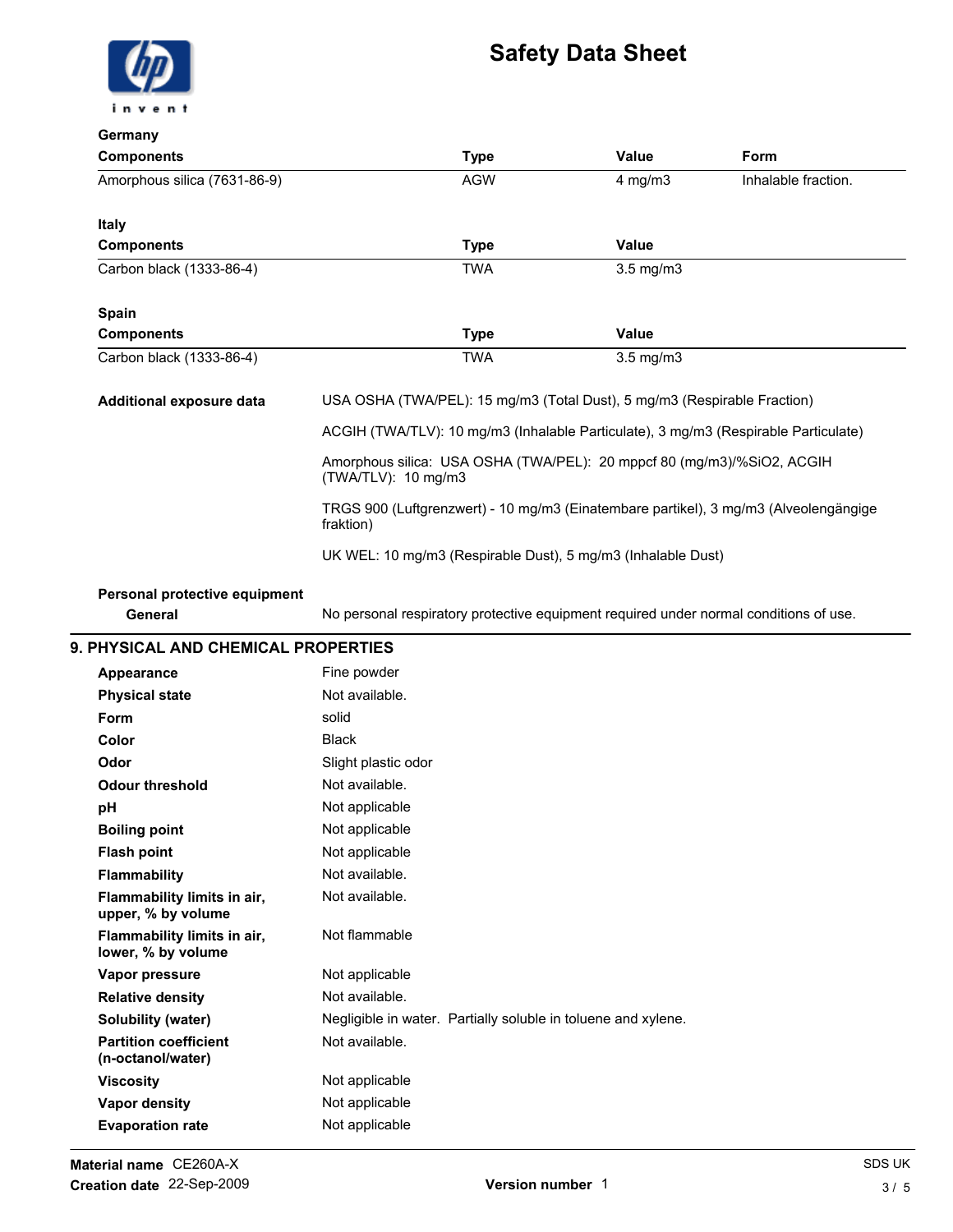## Safety Data Sheet



| <b>Melting point</b>             | Not available.             |
|----------------------------------|----------------------------|
| <b>Freezing point</b>            | Not available.             |
| <b>Auto-ignition temperature</b> | Not applicable             |
| <b>Specific gravity</b>          | $1 - 1.2$ (H2O = 1)        |
| Softening point                  | 80 - 130 °C (176 - 266 °F) |
|                                  |                            |

### 10. STABILITY AND REACTIVITY

| <b>Stability</b>                           | Stable under normal storage conditions. |
|--------------------------------------------|-----------------------------------------|
| <b>Conditions to avoid</b>                 | Imaging Drum: Exposure to light         |
| <b>Materials to avoid</b>                  | Strong oxidizers                        |
| <b>Hazardous decomposition</b><br>products | Carbon monoxide and carbon dioxide.     |
| <b>Hazardous polymerization</b>            | Will not occur.                         |

### 11. TOXICOLOGICAL INFORMATION

| <b>Inhalation toxicity</b>         | No information available.                                                                                                                                                                                                                                                                                                                                                                                                                                                                                                                                                               |
|------------------------------------|-----------------------------------------------------------------------------------------------------------------------------------------------------------------------------------------------------------------------------------------------------------------------------------------------------------------------------------------------------------------------------------------------------------------------------------------------------------------------------------------------------------------------------------------------------------------------------------------|
|                                    | Not classified for acute inhalation toxicity according to EU Directive 67/548/EEC and<br>1999/45/EC.                                                                                                                                                                                                                                                                                                                                                                                                                                                                                    |
| <b>Oral toxicity</b>               | LD50/oral/rat >2000mg/kg; (OECD 401); Not harmful Not classified for acute oral toxicity<br>according to EU Directive 67/548/EEC and 1999/45/EC.                                                                                                                                                                                                                                                                                                                                                                                                                                        |
| <b>Eye irritation</b>              | Not classified as irritant, according to OSHA Hazard Communication Standard (HCS) and EU<br>Directive 67/548/EEC and as amended.                                                                                                                                                                                                                                                                                                                                                                                                                                                        |
| <b>Chronic toxicity</b>            | No information available.                                                                                                                                                                                                                                                                                                                                                                                                                                                                                                                                                               |
| <b>Sensitization</b>               | Not classified as a sensitizer according to EU Directive 67/548/EEC and as amended, and<br>OSHA HCS (US).                                                                                                                                                                                                                                                                                                                                                                                                                                                                               |
| Carcinogenicity                    | Carbon black is classified as a carcinogen by the IARC (possibly carcinogenic to humans,<br>Group 2B) and by the State of California under Proposition 65. In their evaluations of carbon<br>black, both organizations indicate that exposure to carbon black, per se, does not occur when<br>it remains bound within a product matrix, specifically, rubber, ink, or paint. Carbon black is<br>present only in a bound form in this preparation. None of the other ingredients in this<br>preparation are classified as carcinogens according to ACGIH, EU, IARC, MAK, NTP or<br>OSHA. |
| <b>Mutagenicity</b>                | Negative, does not indicate mutagenic potential (Ames Test: Salmonella typhimurium)                                                                                                                                                                                                                                                                                                                                                                                                                                                                                                     |
| Reproductivity                     | Not classified as toxic according to EU Directive 67/548/EEC and as amended, California<br>Prop. 65, and DFG (Germany).                                                                                                                                                                                                                                                                                                                                                                                                                                                                 |
| <b>Further information</b>         | Complete toxicity data are not available for this specific formulation<br>Refer to Section 2 for potential health effects and Section 4 for first aide measures.                                                                                                                                                                                                                                                                                                                                                                                                                        |
| <b>12. ECOLOGICAL INFORMATION</b>  |                                                                                                                                                                                                                                                                                                                                                                                                                                                                                                                                                                                         |
| <b>Ecotoxicity</b>                 | 96.00 Hours, LL50 > 1000 mg/l, rainbow trout                                                                                                                                                                                                                                                                                                                                                                                                                                                                                                                                            |
| Other adverse effects              | This product has not been tested for ecological effects.                                                                                                                                                                                                                                                                                                                                                                                                                                                                                                                                |
| <b>13. DISPOSAL CONSIDERATIONS</b> |                                                                                                                                                                                                                                                                                                                                                                                                                                                                                                                                                                                         |
| <b>Disposal instructions</b>       | Do not shred toner cartridge, unless dust-explosion prevention measures are taken. Finely<br>dispersed particles may form explosive mixtures in air. Dispose of in compliance with federal,<br>state, and local regulations.                                                                                                                                                                                                                                                                                                                                                            |
|                                    | HP's Planet Partners (trademark) supplies recycling program enables simple, convenient<br>recycling of HP original inkjet and LaserJet supplies. For more information and to determine<br>if this service is available in your location, please visit http://www.hp.com/recycle.                                                                                                                                                                                                                                                                                                        |
| <b>14. TRANSPORT INFORMATION</b>   |                                                                                                                                                                                                                                                                                                                                                                                                                                                                                                                                                                                         |
| General                            | Not a dangerous good under United States DOT, IATA, ADR, IMDG, or RID.                                                                                                                                                                                                                                                                                                                                                                                                                                                                                                                  |